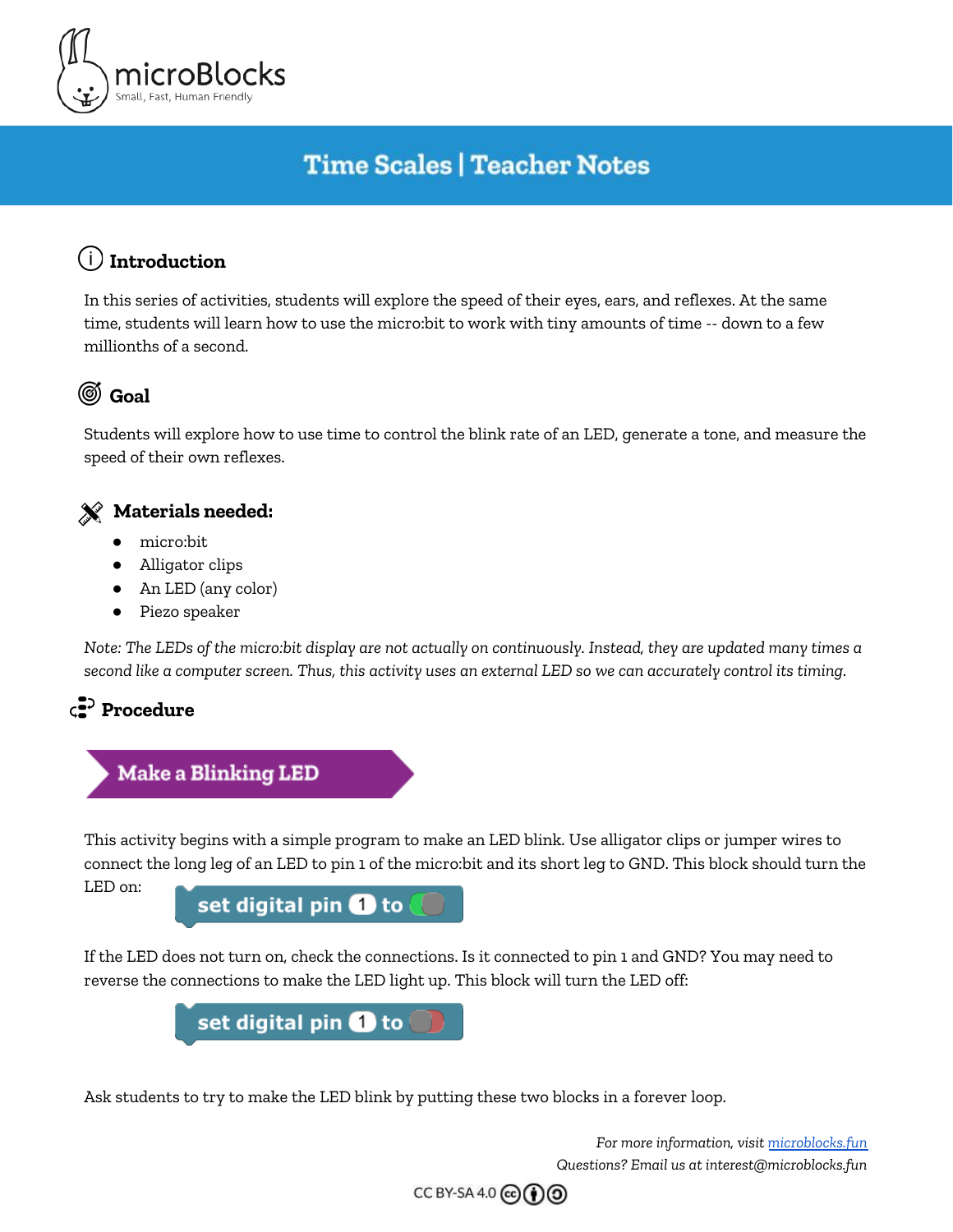

This script doesn't appear to do anything. Ask students why and solicit some ideas. Explain that the micro:bit turns the LED on then off again so fast we do not even see it.

To make the LED blink at a speed that humans can perceive, we need to slow things down by adding some *wait* blocks.

# forever set digital pin **1** to set digital pin **to** to forever set digital pin **1** to wait 500 millisecs set digital pin **O** to wait 500 millisecs

| forever              |  |
|----------------------|--|
| set digital pin to   |  |
| wait 50 millisecs    |  |
| set digital pin 1 to |  |
| wait 50 millisecs    |  |
|                      |  |

A millisecond is 1/1000 of a second, so 500 milliseconds is half a second. Because the forever loop has two half-second waits, the LED now turns on and off once every second and it is easy to see each individual flash. What if we reduced those waits to 50 milliseconds each?

Now the light blinks 10 times every second. Nice! However, to change the speed, we had to change the numbers in both wait blocks, which is inconvenient. We can make experimenting with speeds easier by setting a local variable to the delay we want and using that variable in both wait blocks.



Teaching Note: A local variable is a variable defined using a local block and used only within the script where it is defined. It lets you set or compute the value in a single place, then use it in several places within the script. Giving your local variable a meaningful name such as "delay" also helps you remember how your script works and what numbers you may want to *adjust to change its behavior. In this case, changing the delay changes the blink rate.*

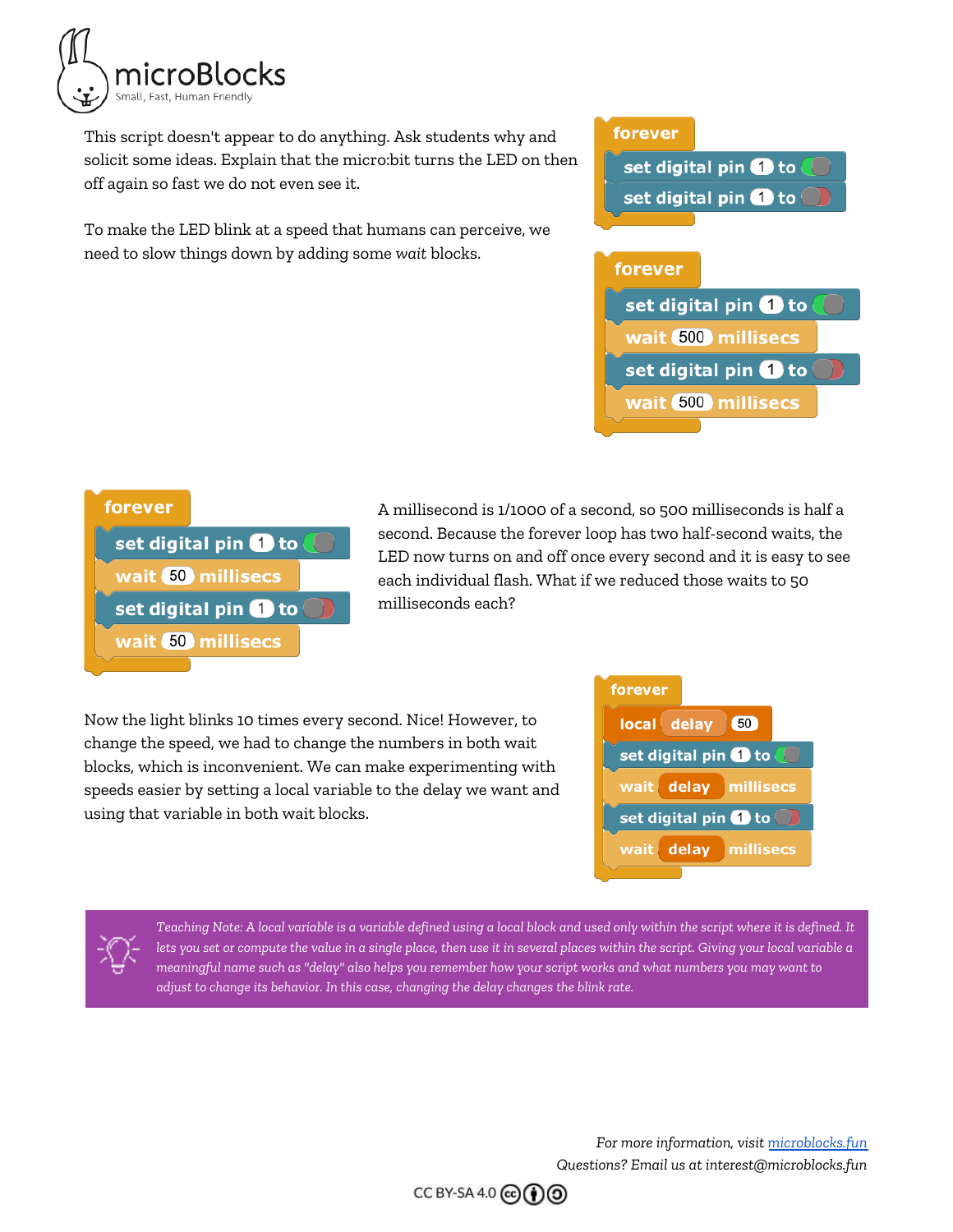

### How fast are your eyes?

Now we can run the script and change delay while it is running. After editing the delay, hit the enter key or click outside the block to accept the change. Gradually decrease the delay to make the LED blink faster and faster.

At some point, something curious happens. The LED will seem to stop blinking and glow steadily. That happens at different delays for different people. For most people, the LED will seem to stop flickering at delays between 15 and 7 milliseconds, or blink rates between about 30 and 72 flashes per second. The rate at which the LED appears to become steady is called the *flicker fusion threshold*. Encourage students to see if they can find their own flicker fusion threshold!

This phenomenon is why computer displays usually refresh at 72 to 90 frames per second. Movie films have only 24 frames per second, but the movie projector flashes the light on and off three times for every frame, resulting in a flash rate of 72 flashes per second, above most people's flicker fusion threshold. Some people have a very high flicker fusion threshold. For them, movies, computer screens, and even fluorescent lights flicker, sometimes causing them eye fatigue or headaches.

One way to detect flicker beyond your flicker fusion threshold is to not look directly at the LED. That works because the light-sensitive rod cells around the edges of your retina are faster to respond to brightness changes (and motion) than the cone cells near the center of your retina.

Here's another way. With the blink script running, wave the LED back and forth quickly. You'll notice that the LED seems to leave a dashed line across your field of view as the micro:bit moves. This effect may be easier to see clearly with the lights dimmed.

#### How fast are your ears?

#### **Adding Sound**

Let's add sound to this program. If you are using the basic:bit, make sure the speaker is turned on. If you are not, use alligator clips to connect a piezo speaker between pin 0 and GND.

In the script here, you'll see that blocks are added to turn pin 0 on and off. Run this program and, as before, slowly decrease the delay. What do you hear?

With delays of 50 or larger, you probably hear a series of clicks. As



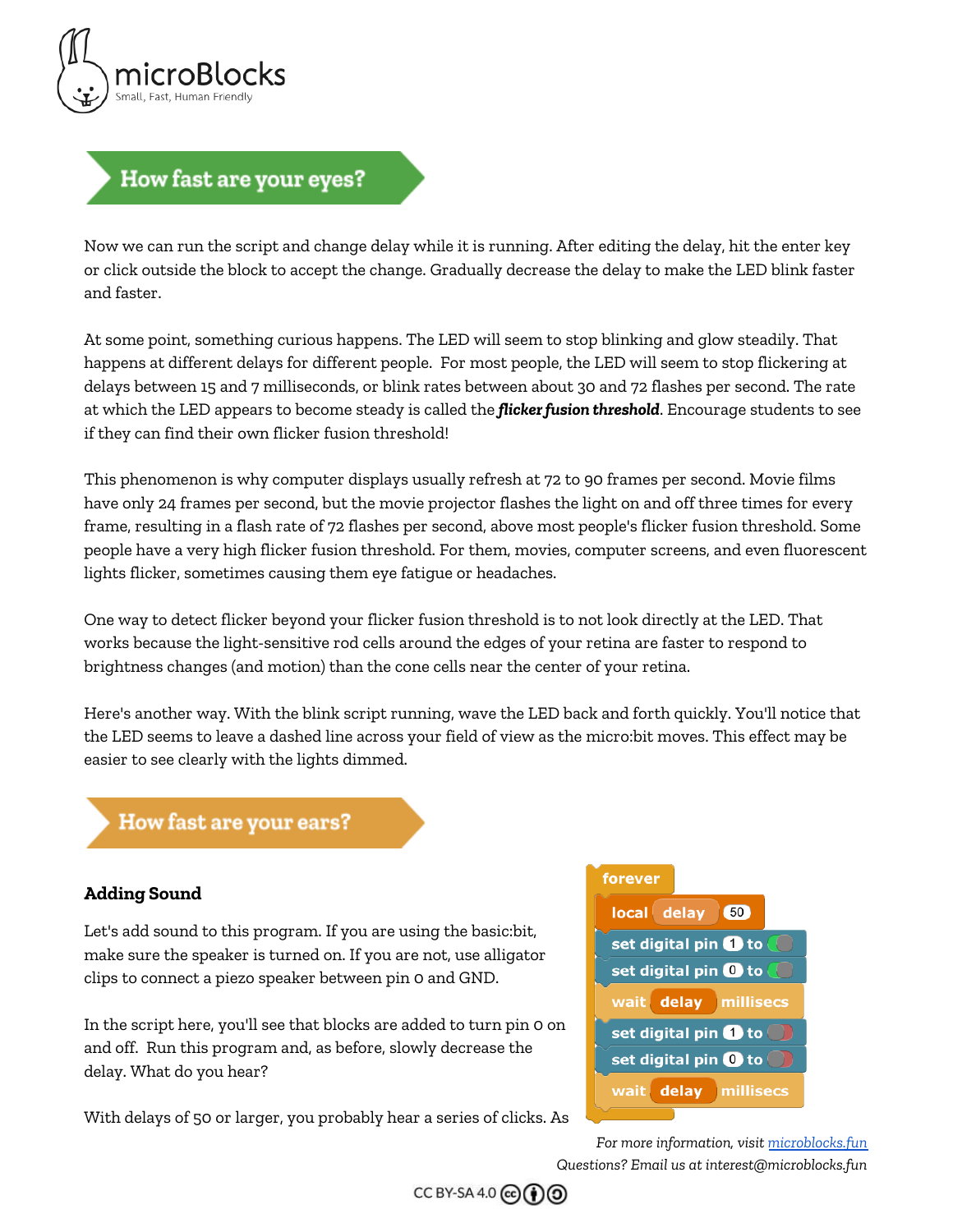

you decrease the delay, at some point, it starts to sound like a continuous musical tone. For most people, that transition happens at around 10 or 12 clicks per second (delays of 50 to 40).

Try some delays under 10 milliseconds. Each delay makes a different pitch even though (for most people) the LED just seems to glow steadily. You could say that our ears are faster than our eyes because they can detect smaller time differences.

#### **Making Musical Notes**

Try 2 and then 1 milliseconds. Each of those makes a tone with a different pitch. However, in musical terms those two tones are far apart -- an entire octave. If we wanted to play a song, there would be a lot of missing notes between 2 and 1 milliseconds. For music, we need to control time down to a finer granularity. Replace the two wait milliseconds blocks with wait microseconds blocks. You can also remove the blocks that control pin 1, since we won't be using the LED for music. Here's the resulting script.



Try delays of 955, 850, and 755. Those delays approximate the first three notes the scale, "do", "re", "mi".

To extend this example further, one might convert this script into a command block to play a note, then use that block to create a tune. Alternatively, one might import the MicroBlocks **Tone** library and use that to make music. Internally, the **Tone** library uses a script much like this one to generate notes.

#### How fast are your reflexes?

A microcontroller can also measure time! This script measures how many milliseconds a button is held down even when you press and release it quickly.